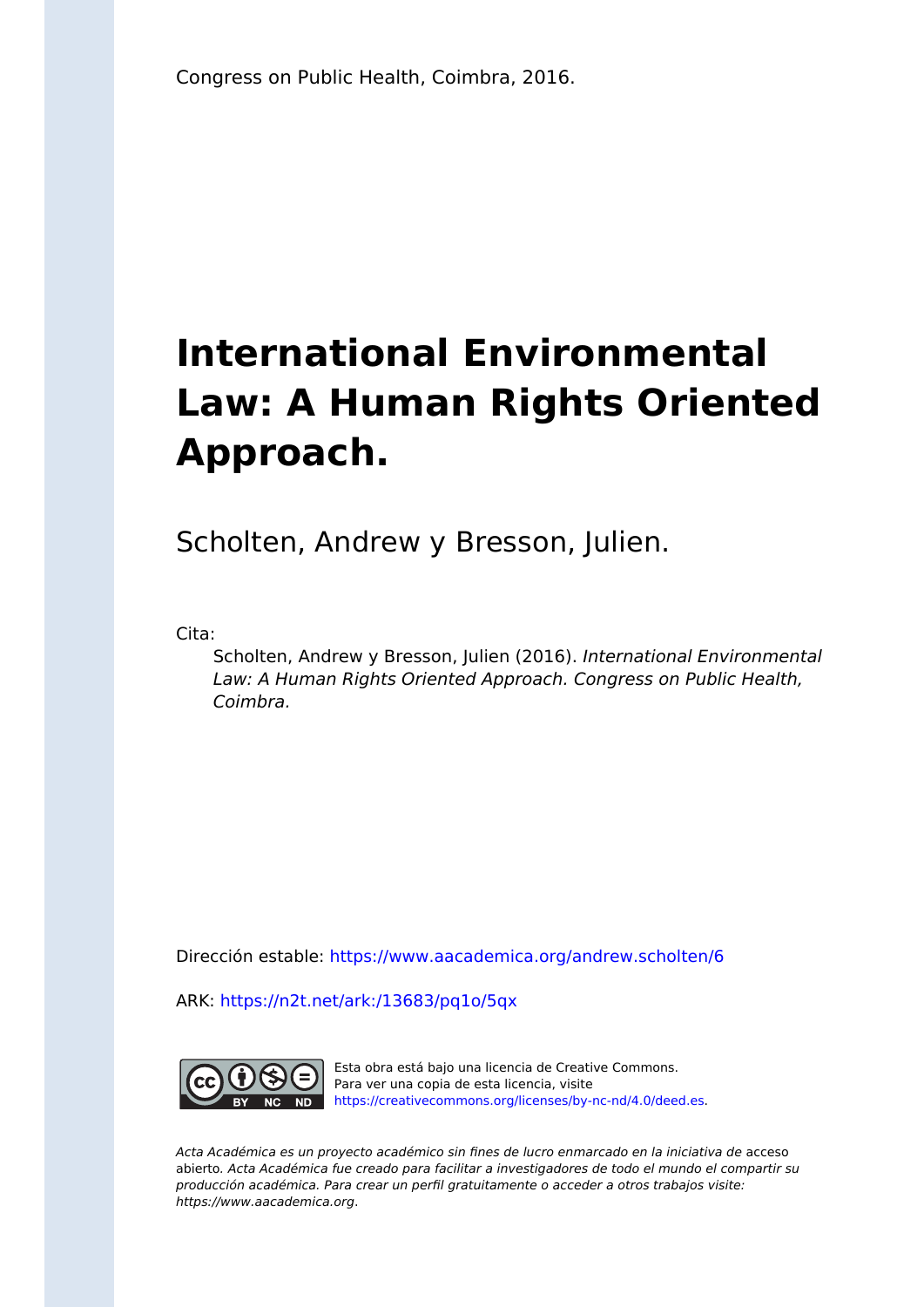## **International Environmental Law: A Human Rights Oriented Approach**

**Summary:** The aim of this This paper discusses the most important approaches to international environmental law observed since 1980. International environmental law becomes an issue of scientific studies for nearly a forty years. This issues resulted in adoption of the biodiversity convention during nineties as well as further development of international environmental law. The issue of international environmental law is strongly interlinked with intergenerational equity. Defined by UNEP to include intergenerational equity - "the right of future generations to enjoy a fair level of the common patrimony" - and intragenerational equity - "the right of all people within the current generation to fair access to the current generation's entitlement to the Earth's natural resources" - environmental equity considers the present generation under an obligation to account for long-term impacts of activities, and to act to sustain the global environment and resource base for future generations. The article presents the most important legal debates concerning international environmental law over the past twenty years.

## **Introduction:**

The issue of international environmental law is strongly interlinked with intergenerational equity. Defined by UNEP to include intergenerational equity - "the right of future generations to enjoy a fair level of the common patrimony" - and intragenerational equity - "the right of all people within the current generation to fair access to the current generation's entitlement to the Earth's natural resources" - environmental equity considers the present generation under an obligation to account for long-term impacts of activities, and to act to sustain the global environment and resource base for future generations. Pollution control and resource management laws may be assessed against this principle. One debate about the national debt relates to intergenerational equity. For example, if one generation is receiving the benefit of government programs or employment enabled by deficit spending and debt accumulation, to what extent does the resulting higher debt impose risks and costs on future generations? There are several factors to consider For every dollar of debt held by the public, there is a government obligation (generally marketable Treasury securities) counted as an asset by investors. Future generations benefit to the extent these assets are passed on to them, which by definition must correspond to the level of debt passed on. As of 2010, approximately 72% of the financial assets were held by the wealthiest 5% of the population. This presents a wealth and income distribution question, as only a fraction of the people in future generations will receive principal or interest from investments related to the debt incurred today. To the extent the U.S. debt is owed to foreign investors (approximately half the "debt held by the public" during 2012), principal and interest are not directly received by U.S. Heirs. Higher debt levels imply higher interest payments, which create costs for future taxpayers (e.g., higher taxes, lower government benefits, higher inflation, or increased risk of fiscal crisis). To the extent the borrowed funds are invested today to improve the long-term productivity of the economy and its workers, such as via useful infrastructure projects, future generations may benefit (see: Terminski Bogumil, 2015). For every dollar of intragovernmental debt, there is an obligation to specific program recipients, generally non-marketable securities such as those held in the Social Security Trust Fund. Adjustments that reduce future deficits in these programs may also apply costs to future generations, via higher taxes or lower program spending. Identified as essential conditions for "accountable governments . . ., industrial concerns," and organizations generally, public participation and transparency are presented by UNEP as requiring "effective protection of the human right to hold and express opinions and to seek, receive and impart ideas," "a right of access to appropriate, comprehensible and timely information held by governments and industrial concerns on economic and social policies regarding the sustainable use of natural resources and the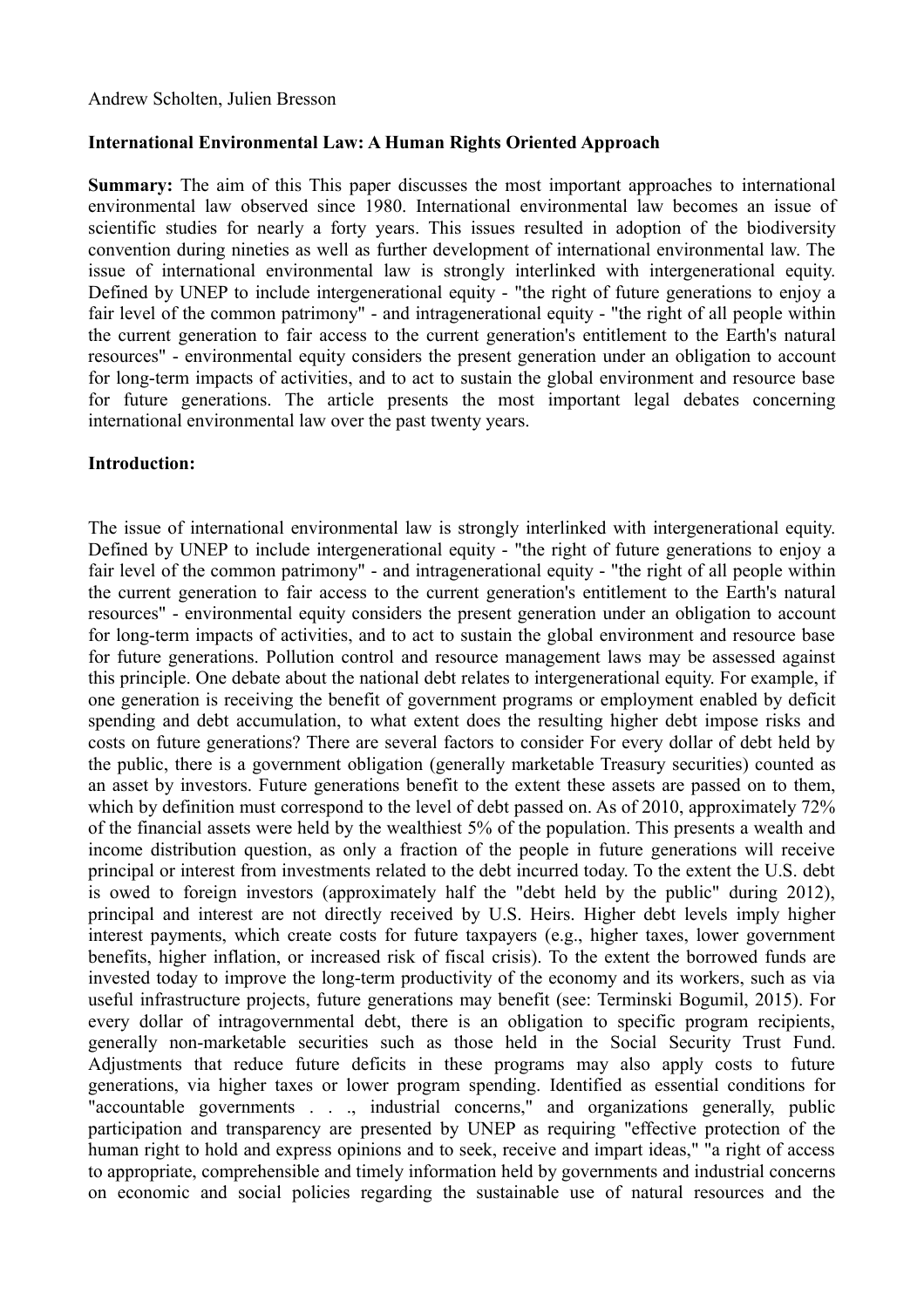protection of the environment, without imposing undue financial burdens upon the applicants and with adequate protection of privacy and business confidentiality," and "effective judicial and administrative proceedings." These principles are present in In order to protect the environment, the precautionary approach shall be widely applied by States according to their capabilities. Where there are threats of serious or irreversible damage, lack of full scientific certainty shall not be used as a reason for postponing cost-effective measures to prevent environmental degradation.

The principle may play a role in any debate over the need for environmental regulation. They hope to provide enough aid on concerns regarding pollution before their impacts contaminate the African environment as well as the global environment. By doing so, they intend to "protect human health, particularly vulnerable populations such as children and the poor." In order to accomplish these goals in Africa, EPA programs are focused on strengthening the ability to enforce environmental laws as well as public compliance to them. Other programs work on developing stronger environmental laws, regulations, and standards. The issue of international environmental law is increasingly important topic in the European Union law ssues secondary legislation on environmental issues that are valid throughout the EU (so called regulations) and many directives that must be implemented into national legislation from the 28 member states (national states). Examples are the Regulation (EC) No. 338/97 on the implementation of CITES; or the Natura 2000 network the centerpiece for nature & biodiversity policy, encompassing the bird Directive (79/409/EEC/ changed to 2009/147/EC)and the habitats directive (92/43/EEC). Which are made up of multiple SACs (Special Areas of Conservation, linked to the habitats directive) & SPAs (Special Protected Areas, linked to the bird directive), throughout Europe. EU legislation is ruled in Article 249 Treaty for the Functioning of the European Union (TFEU). Topics for common EU legislation are: Climate change, Air pollution, Water protection and management, Waste management, Soil protection, Protection of nature, species and biodiversity, Noise pollution, Cooperation for the environment with third countries (other than EU member states), Civil protection

## **Regulation in International Environmental Law:**

International environmental law is strongly connected with indigenous rights. There are several non-governmental civil society movements, networks, indigenous and non-indigenous organizations whose founding mission is to protect indigenous rights, including land rights. These organizations, networks and groups underline that the problems that indigenous peoples are facing is the lack of recognition that they are entitled to live the way they choose, and lack of the right to their lands and territories. Their mission is to protect the rights of indigenous peoples without states imposing their ideas of "development". These groups say that each indigenous culture is differentiated, rich of religious believe systems, way of life, substenance and arts, and that the root of problem would be the interference with their way of living by state's disrespect to their rights, as well as the invasion of traditional lands by multinational cooperations and small businesses for exploitation of natural resources. The indigenous rights belong to those who, being indigenous peoples, are defined by being the original people of a land that has been invaded and colonized by outsiders. Exactly who is a part of the indigenous peoples is disputed, but can broadly be understood in relation to colonialism. When we speak of indigenous peoples we speak of those pre-colonial societies that face a specific threat from this phenomenon of occupation, and the relation that these societies have with the colonial powers. The exact definition of who are the indigenous people, and the consequent state of rightsholders, varies. It is considered both to be bad to be too inclusive as it is to be noninclusive. In the context of modern indigenous people of European colonial powers, the recognition of indigenous rights can be traced to at least the period of Renaissance. Along with the justification of colonialism with a higher purpose for both the colonists and colonized, some voices ountries that ratified the *Convention 169* since the year of adoption in 1989: Argentina, Bolivia, Brazil, Central African Republic, Chile, Colombia, Costa Rica, Denmark, Dominica, Ecuador, Fiji, Guatemala, Honduras, México, Nepal, Netherlands, Nicaragua, Norway, Paraguay, Peru, Spain and Venezuela. The law recognizes land ownership; equality and freedom; and autonomy for decisions affecting